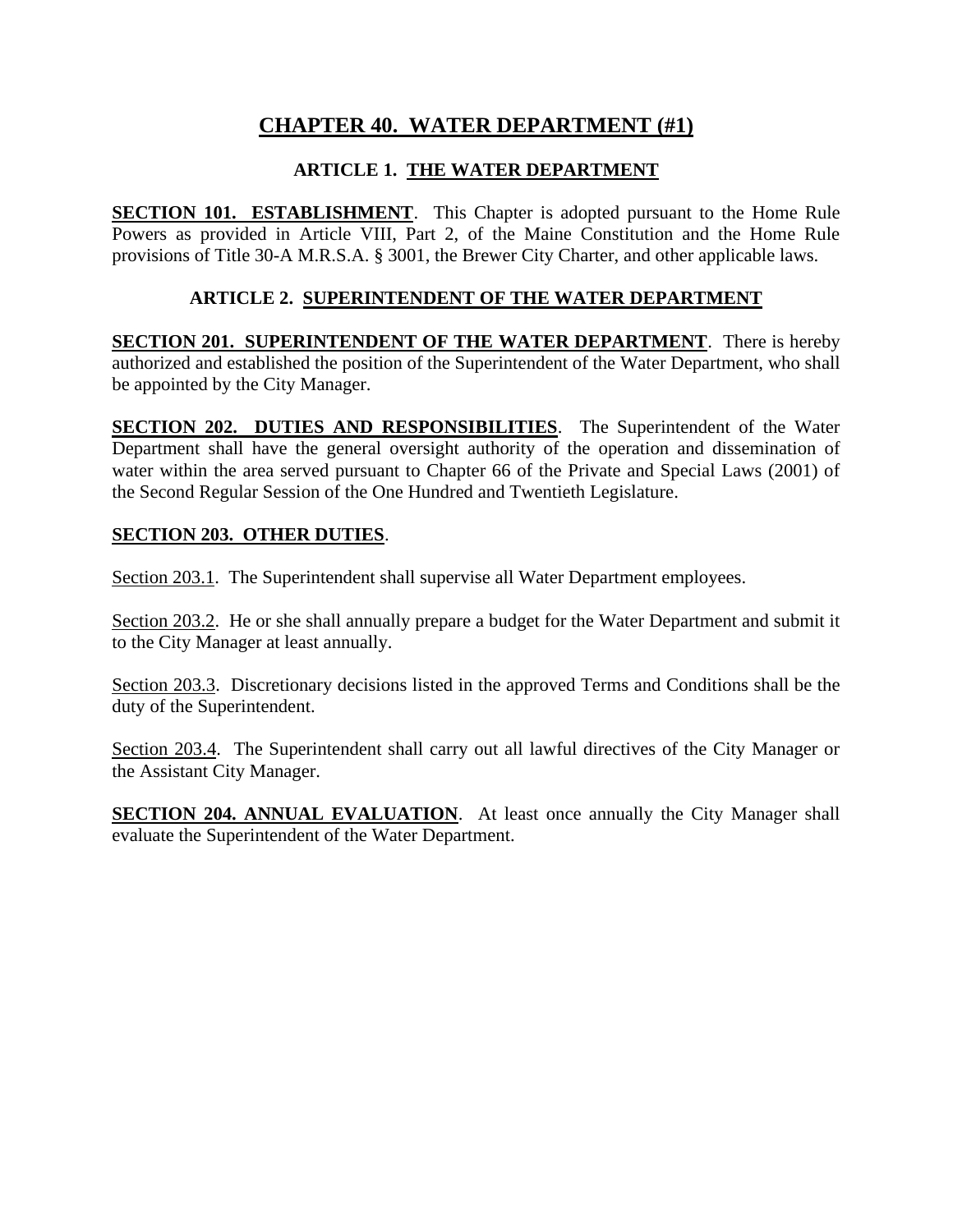### **ARTICLE 3. TERMS AND CONDITIONS**

#### **SECTION 301. CONTRACT BETWEEN THE CUSTOMER AND THE UTILITY.**

Terms and conditions made by the City of Brewer Water Department and filed with the Maine Public Utilities Commission constitute a contract between the customer and the utility. The customer agrees to adhere to these terms and conditions and to take water only for purposes stated in the application and at the established rates. The word "customer' means any person, firm, corporation or governmental division who has applied for and is granted service or who is responsible for payment of the service.

#### **SECTION 302. TERMS AND CONDITONS.**

The terms and conditions made by City of Brewer Water Department, approved by the Brewer City Council, and filed with and approved by the Maine Public Utilities Commission that shall constitute a contract between the customer and the Brewer Water Department. At least three (3) copies of these terms and conditions are on file in the office of the Brewer City Clerk and the Brewer Water Department.

#### **SECTION 303. CLEAR SPACE AROUND HYDRANTS.** (#2)

A clear space of not less than ten feet (10') each side and ten feet (10') behind each hydrant shall be maintained, the spacing each side of the hydrant will extend to the roadway. The clear space will extend from the base of the hydrant to twenty-five feet  $(25')$  in the air. (i.e.-rock walls, trees, shrubs, lights, poles, structures, mailboxes, etc.)

All current encumbrances shall be removed at the owner's expense. Existing encumbrances will not be allowed to remain. Owners will have no more than thirty (30) days from the date of mailing of a letter using Certified Mail to remove existing encumbrances.

Failure to remove these encumbrances will result in them being removed by the Water Department and the owner of the encumbrance charged. The utility will charge the owner at the following rates: \$50.00 per hour during normal business hours of 8:00 a.m. to 4:00 p.m., Monday through Friday plus the cost of equipment rental/use, disposal fees if applicable.

#### **SECTION 304. SNOW PLACED ON OR AROUND HYDRANTS** (#2)

No person or party shall deposit or cause to be deposited any large body of ice or heap of snow around or on a fire hydrant or in such a manner as to limit the accessibility of a hydrant. The prohibited zone will be not less than ten feet (10') each side, ten feet (10') behind the hydrant and will extend to the roadway.

Owners will have no more than twenty-four (24) hours from the time of notification to remove the ice and/or snow.